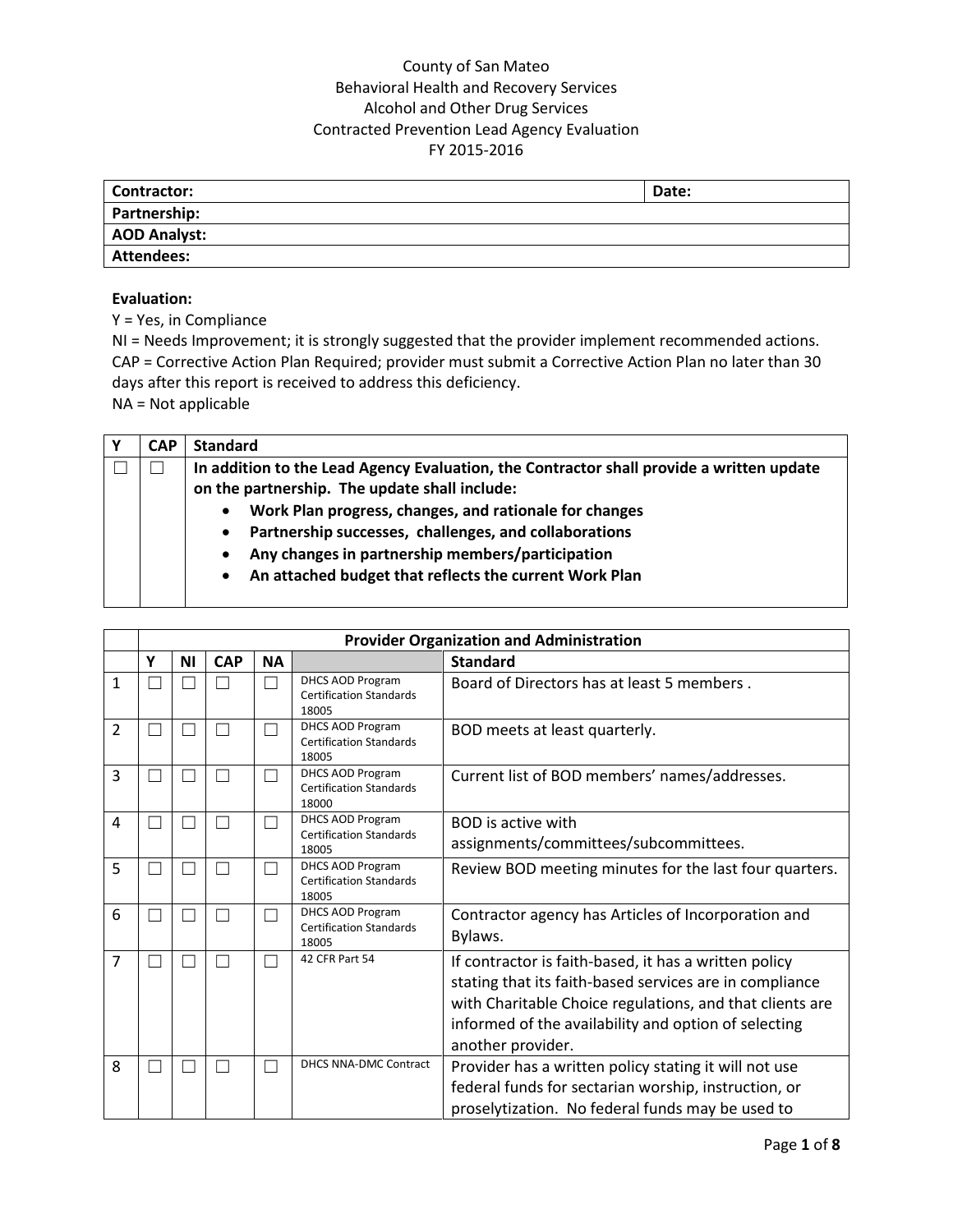|                     |  |  | provide direct, immediate, or substantial support to<br>any religious activity. |  |  |  |  |
|---------------------|--|--|---------------------------------------------------------------------------------|--|--|--|--|
| Notes/Observations: |  |  |                                                                                 |  |  |  |  |

|    |                          |                   |            |                          |                                                           | <b>Facility Postings and Documentation</b>           |
|----|--------------------------|-------------------|------------|--------------------------|-----------------------------------------------------------|------------------------------------------------------|
|    | Υ                        | ΝI                | <b>CAP</b> | <b>NA</b>                |                                                           | <b>Standard</b>                                      |
| 9  |                          |                   |            | $\Box$                   | DHCS AOD Program<br><b>Certification Standards</b>        | Hours of Operation are posted. Emergency numbers     |
|    |                          |                   |            |                          | 26020                                                     | and other referral numbers are posted while provider |
|    |                          |                   |            |                          |                                                           | is closed.                                           |
| 10 | $\Box$                   | $\Box$            | $\Box$     | - 1                      | DHCS AOD Program<br><b>Certification Standards</b>        | Emergency numbers and non-emergency numbers for      |
|    |                          |                   |            |                          | 12050                                                     | local fire department, police department, and        |
|    |                          |                   |            |                          |                                                           | ambulance services are posted, and the number to a   |
|    |                          |                   |            |                          |                                                           | crisis center.                                       |
| 11 | $\Box$                   | $\vert \ \ \vert$ | П          | $\overline{\phantom{0}}$ | <b>DHCS AOD Program</b><br><b>Certification Standards</b> | Fire Clearance is posted                             |
|    |                          |                   |            |                          | 26015                                                     |                                                      |
| 12 | $\overline{\phantom{0}}$ |                   | H          |                          | DHCS AOD Program                                          | Equal Opportunity Act notification is posted.        |
|    |                          |                   |            |                          | <b>Certification Standards</b><br>19005                   |                                                      |
|    |                          |                   |            |                          |                                                           | Written policies and procedures:                     |
| 13 | $\Box$                   | ┓                 | П          | ┐                        | DHCS AOD Program                                          | Nondiscrimination in providing services              |
|    |                          |                   |            |                          | <b>Certification Standards</b><br>23000                   |                                                      |
| 14 | $\Box$                   | П                 | П          | $\blacksquare$           | DHCS AOD Program                                          | Admit/serve those with physical/mental disabilities, |
|    |                          |                   |            |                          | <b>Certification Standards</b><br>12010                   | conforming to Americans with Disabilities Act.       |
| 15 | $\Box$                   | П                 | П          | П                        | HSC Sections 11999-                                       | Provider has a written policy that no aspect of its  |
|    |                          |                   |            |                          | 11999.3                                                   | substance use treatment program services shall       |
|    |                          |                   |            |                          |                                                           | include any messaging in the responsible use, if the |
|    |                          |                   |            |                          |                                                           | use is unlawful, of drugs or alcohol.                |
| 16 | П                        |                   | П          |                          | <b>Trafficking Victims</b>                                | Provider has a written policy and protocol for       |
|    |                          |                   |            |                          | Protection Act of 2000                                    | complying with all federal, state and local law      |
|    |                          |                   |            |                          |                                                           | enforcement agencies when investigating possible     |
|    |                          |                   |            |                          |                                                           | trafficking of persons to ensure punishment of       |
|    |                          |                   |            |                          |                                                           | traffickers, and to protect their victims.           |
|    |                          |                   |            |                          |                                                           | Provider has a written policy and protocol for       |
|    |                          |                   |            |                          |                                                           | complying with the following control requirements:   |
| 17 | $\Box$                   | П                 | $\Box$     | $\Box$                   | DHCS DMC-NNA Contract                                     | HSC, Division 10.5, commencing with Section 11760    |
|    |                          |                   |            |                          |                                                           | (Verbiage that addresses SUD and hinders stigma)     |
| 18 | $\Box$                   | П                 | $\Box$     | П                        | <b>DHCS DMC-NNA Contract</b>                              | Government Code, Article 7, Federally Mandated       |
|    |                          |                   |            |                          |                                                           | Audits of Block Grant Funds Allocated to Local       |
|    |                          |                   |            |                          |                                                           | Agencies, Chapter 1, Part 1, Division 2, Title 5,    |
|    |                          |                   |            |                          |                                                           | commencing at Section 53130                          |
|    |                          |                   |            |                          |                                                           | (OMB Circular-133 of Single Audit Act of \$300k or   |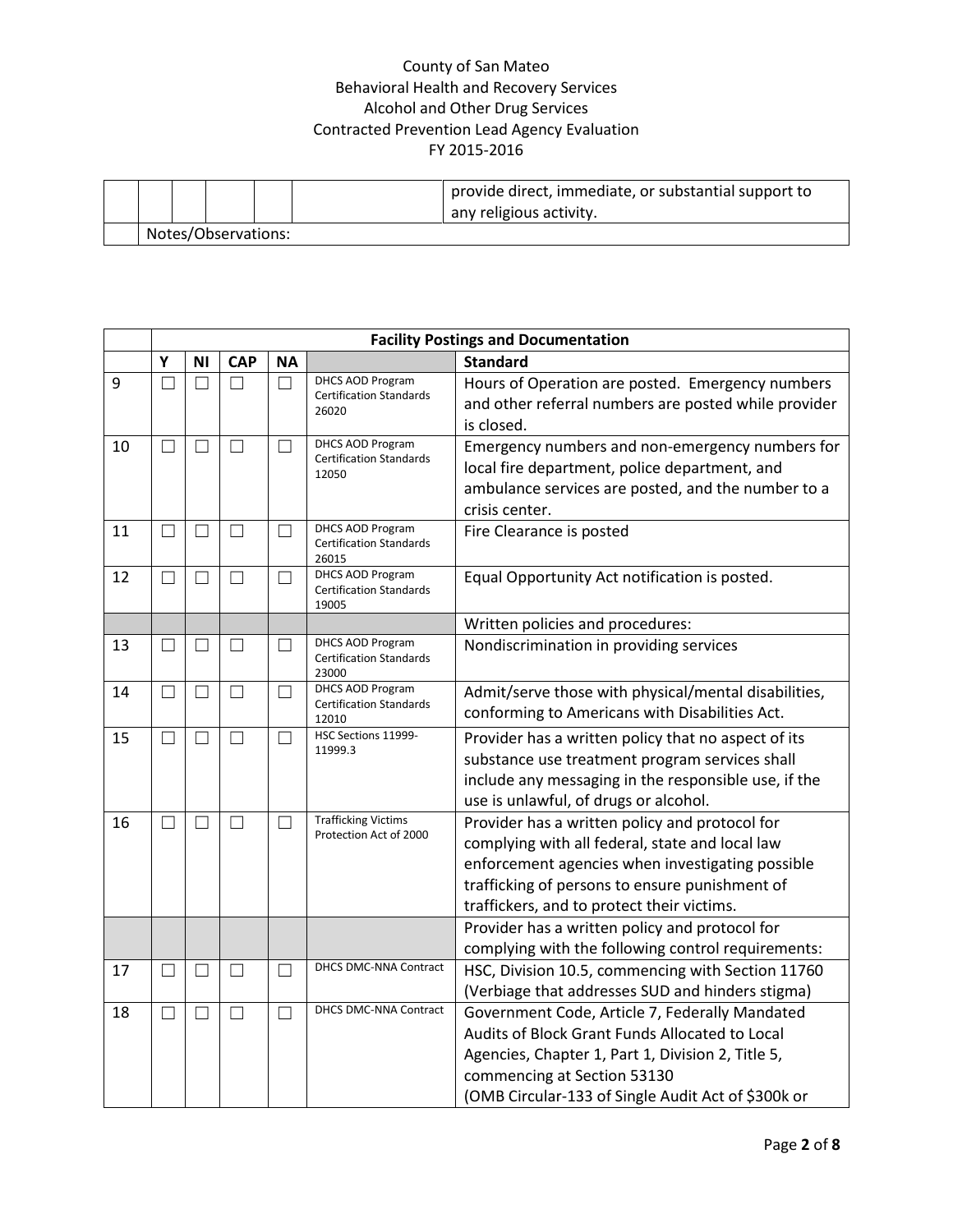|    |  |                     |                              | more)                                                                                                                                                                                                                                                                                                                                                                                                                                                             |
|----|--|---------------------|------------------------------|-------------------------------------------------------------------------------------------------------------------------------------------------------------------------------------------------------------------------------------------------------------------------------------------------------------------------------------------------------------------------------------------------------------------------------------------------------------------|
| 19 |  |                     | <b>DHCS DMC-NNA Contract</b> | Title 42 USC, Section 300x-31 through 300x-31, 300x-<br>34, 300x-53, 300x-57, and 330x-65 and 66<br>(Continuing education is provided and budgeted for<br>staff.)                                                                                                                                                                                                                                                                                                 |
| 20 |  |                     | <b>DHCS DMC-NNA Contract</b> | The Single Audit Act Amendments of 1996 (title 31,<br>USC Sections 7501-7507) and the Office of<br>Management and Budget (OMB) Circular A-133<br>revised June 27, 2003 and June 26, 2007.<br>(Fiscal and Administrative Requirements: P&P to look<br>for: - Audit requirements referencing OMB Circular -<br>133 of Single Audit Act of \$300k or more, - Auditing<br>Controls and fiscal procedures, including restrictions<br>of the expenditure of SAPT funds) |
|    |  | Notes/Observations: |                              |                                                                                                                                                                                                                                                                                                                                                                                                                                                                   |

|    |   |           |               |           |                                                                    | <b>Personnel Policies and Records</b>                                                                                                              |
|----|---|-----------|---------------|-----------|--------------------------------------------------------------------|----------------------------------------------------------------------------------------------------------------------------------------------------|
|    | Υ | <b>NI</b> | <b>CAP</b>    | <b>NA</b> |                                                                    | <b>Standard</b>                                                                                                                                    |
| 21 |   |           | □             | П         | <b>DHCS AOD Program</b><br><b>Certification Standards</b><br>19005 | Files maintained for all employees and include the<br>following:                                                                                   |
| 22 |   |           | П             | П         | <b>DHCS AOD Program</b><br><b>Certification Standards</b><br>19005 | Application and Resume                                                                                                                             |
| 23 |   |           | П             | П         | DHCS AOD Program<br><b>Certification Standards</b><br>19005        | <b>Confirmation Letter</b>                                                                                                                         |
| 24 |   |           | П             | П         | Title 9, Section 10564                                             | Date hired                                                                                                                                         |
| 25 |   |           | П             |           | DHCS AOD Program<br><b>Certification Standards</b><br>19005        | Pay Rate                                                                                                                                           |
| 26 |   |           | П             | П         | DHCS AOD Program<br><b>Certification Standards</b><br>19005        | Job description                                                                                                                                    |
| 27 |   |           | □             |           | DHCS AOD Program<br><b>Certification Standards</b><br>19005        | <b>Employee Evaluation (annual)</b>                                                                                                                |
| 28 |   |           | $\mathcal{L}$ |           | Title 9, Section 10125                                             | Last TB test date/result                                                                                                                           |
| 29 |   |           | □             |           | <b>DHCS AOD Program</b><br><b>Certification Standards</b><br>19015 | <b>Health Screening or Questionnaire</b>                                                                                                           |
| 30 |   |           | $\Box$        |           | Title 9, Section 10572(b)                                          | CPR/First Aid training where applicable                                                                                                            |
| 31 |   |           | П             | П         | <b>DHCS AOD Program</b><br><b>Certification Standards</b><br>10010 | Signed Code of Conduct                                                                                                                             |
| 32 | ٦ |           | П             | П         | <b>DHCS AOD Program</b><br><b>Certification Standards</b><br>19005 | Provider has a written personal policies/procedure<br>manual and or handbook, which is kept current and<br>made available to all staff/volunteers. |
|    |   |           |               |           |                                                                    | The policies/procedure manual and or handbook                                                                                                      |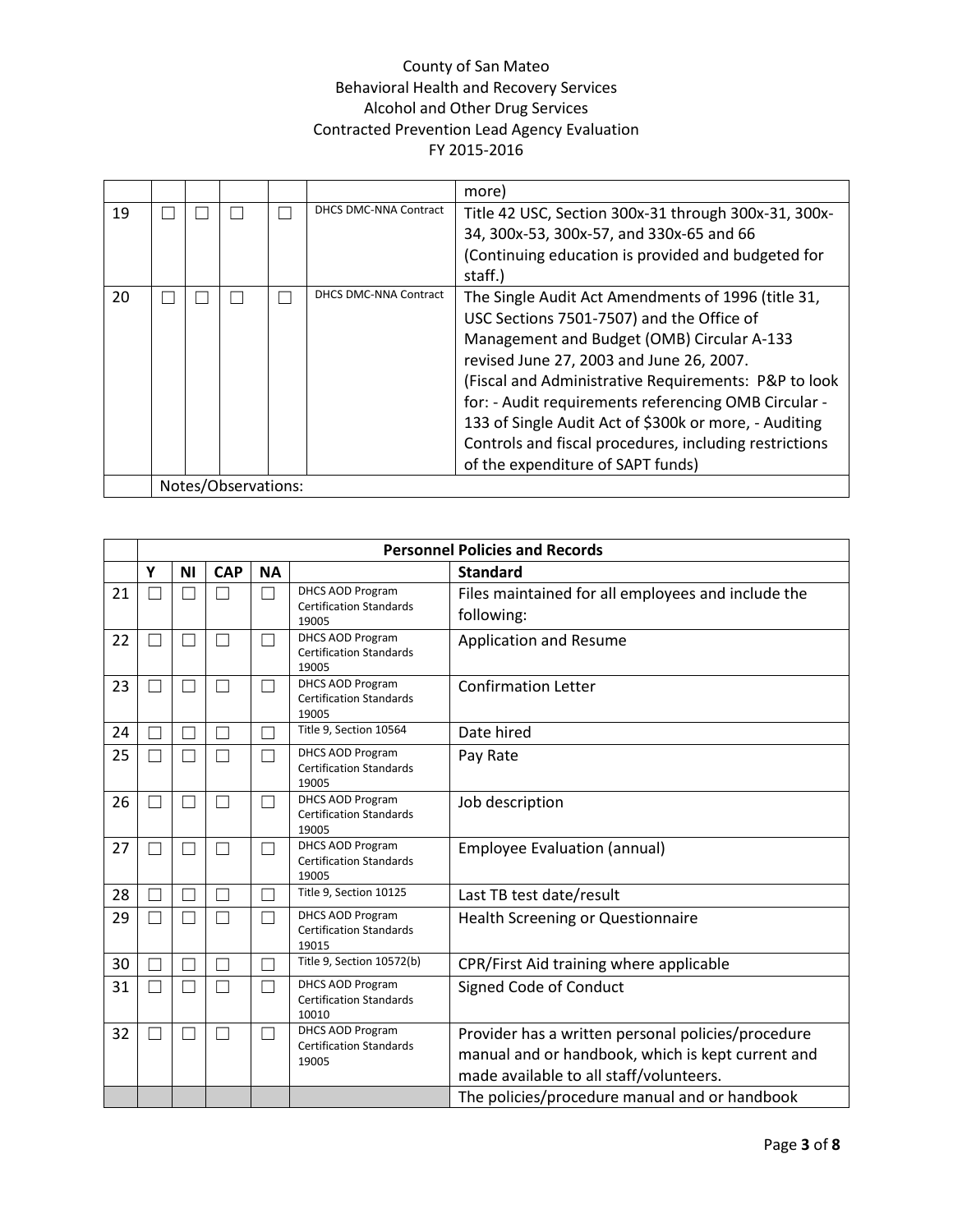|    |               |                          |                   |                          |                                                                    | includes at least the following:                                                                                                                                                                                                                                                  |
|----|---------------|--------------------------|-------------------|--------------------------|--------------------------------------------------------------------|-----------------------------------------------------------------------------------------------------------------------------------------------------------------------------------------------------------------------------------------------------------------------------------|
| 33 |               |                          | $\vert \ \ \vert$ |                          | <b>DHCS AOD Program</b><br><b>Certification Standards</b><br>19005 | Work Hours (overtime/compensatory time)                                                                                                                                                                                                                                           |
| 34 | - 1           | П                        | $\Box$            | $\vert \ \ \vert$        | DHCS AOD Program<br><b>Certification Standards</b><br>19005        | Scheduled time off/leave (vacation/sick/holiday)                                                                                                                                                                                                                                  |
| 35 |               | П                        | $\Box$            | $\Box$                   | DHCS AOD Program                                                   | Benefits (health/worker's                                                                                                                                                                                                                                                         |
|    |               |                          |                   |                          | <b>Certification Standards</b><br>19005                            | compensation/unemployment)                                                                                                                                                                                                                                                        |
| 36 |               | ┚                        | $\Box$            | $\mathcal{L}$            | DHCS AOD Program<br><b>Certification Standards</b><br>19005        | Hiring practices                                                                                                                                                                                                                                                                  |
| 37 |               | $\vert \ \ \vert$        | $\Box$            | $\Box$                   | DHCS AOD Program<br><b>Certification Standards</b><br>19005        | Discipline procedures                                                                                                                                                                                                                                                             |
| 38 |               | $\Box$                   | $\Box$            | $\blacksquare$           | DHCS AOD Program<br><b>Certification Standards</b><br>19005        | Discharge procedures                                                                                                                                                                                                                                                              |
| 39 |               |                          | $\Box$            | $\overline{\phantom{a}}$ | <b>DHCS AOD Program</b><br><b>Certification Standards</b><br>19005 | Promotion procedures                                                                                                                                                                                                                                                              |
| 40 |               | $\overline{\phantom{0}}$ | $\Box$            | $\overline{\phantom{a}}$ | <b>DHCS AOD Program</b><br><b>Certification Standards</b><br>19005 | Employee grievance procedure                                                                                                                                                                                                                                                      |
| 41 | П             | П                        | П                 | $\Box$                   | DHCS AOD Program<br><b>Certification Standards</b><br>19005        | Equal Employment Opportunity policy                                                                                                                                                                                                                                               |
| 42 | $\mathcal{L}$ | $\Box$                   | П                 | $\blacksquare$           | <b>DHCS AOD Program</b><br><b>Certification Standards</b><br>19005 | Nondiscrimination policy                                                                                                                                                                                                                                                          |
| 43 |               | $\vert \ \ \vert$        | $\Box$            | $\overline{\phantom{a}}$ | <b>DHCS AOD Program</b><br><b>Certification Standards</b><br>19005 | Training and Development policy                                                                                                                                                                                                                                                   |
| 44 |               | $\overline{\phantom{0}}$ | $\vert \ \ \vert$ | $\Box$                   | <b>DHCS AOD Program</b><br><b>Certification Standards</b><br>19005 | Salary schedules and merit adjustments                                                                                                                                                                                                                                            |
| 45 | $\mathcal{L}$ | $\Box$                   | $\Box$            | $\Box$                   | <b>DHCS AOD Program</b><br><b>Certification Standards</b><br>19010 | Code of conduct, including: use of alcohol and other<br>drugs on and off the premises; personal relationships<br>with participants; prohibition of sexual contact with<br>participants; sexual harassment; unlawful<br>discrimination; conflict of interest; and confidentiality. |
| 46 | $\Box$        | $\Box$                   | $\Box$            |                          | DHCS AOD Program<br><b>Certification Standards</b><br>19020        | Training and Development plan is updated annually,<br>and includes seminars or workshops to discuss new<br>developments in the field. Professional journals and<br>other publications are available to staff. All training<br>events are documented.                              |
| 47 |               | П                        | $\Box$            | $\Box$                   | Title 9, Section 10564                                             | Job descriptions for all staff positions clearly define<br>minimum qualifications, including level of<br>education/work experience required.                                                                                                                                      |
| 48 |               | П                        | $\Box$            | $\mathsf{L}$             | San Mateo County BHRS<br>Agreement, Exhibit A, III, I              | Program maintains a log to track the eligibility status<br>of employees, interns and volunteers prior to hiring<br>and on an annual basis thereafter. Eligibility status is<br>checked with the Office of Inspector General                                                       |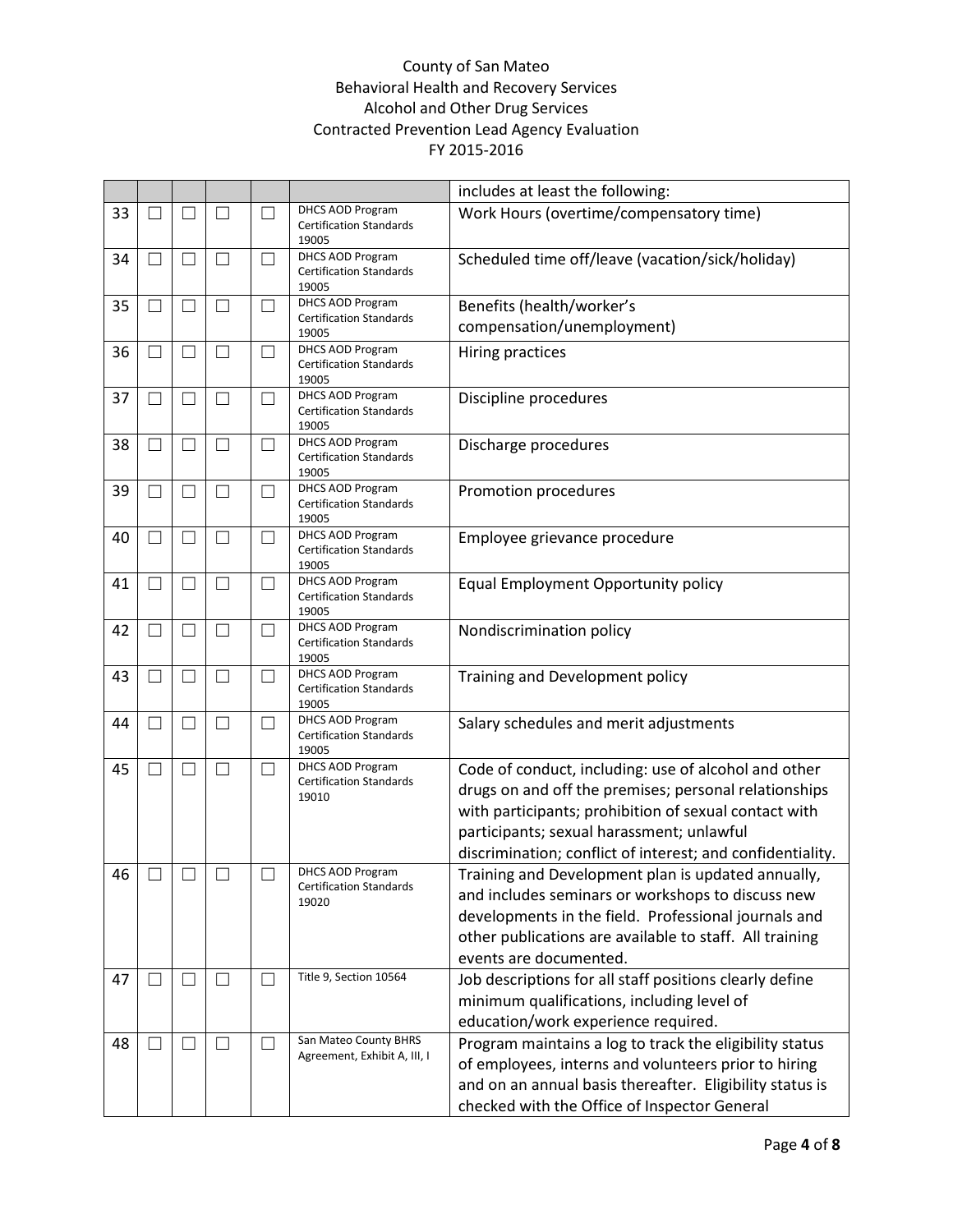|    |  |                     |                                                  | www.Exclusions.OIG.HHS.Gov. and with the<br>Department of Health Care Services http://files.medi-<br>cal.ca.gov/pubsdoco/faq.asp Verification of this<br>ineligible screening process is due on January 2nd of<br>each contract year.                                                                                                                                                       |
|----|--|---------------------|--------------------------------------------------|---------------------------------------------------------------------------------------------------------------------------------------------------------------------------------------------------------------------------------------------------------------------------------------------------------------------------------------------------------------------------------------------|
| 49 |  |                     | San Mateo County BHRS<br>Agreement, Attachment E | Program fingerprints each of its employees,<br>volunteers, consultants, agents, and any other persons<br>who have supervisory or disciplinary power over a<br>child to determine whether or not they have a criminal<br>history which would compromise the safety of<br>children. Fingerprint information received from the<br>DOJ is retained or disposed of pursuant to DOJ<br>directive. |
|    |  | Notes/Observations: |                                                  |                                                                                                                                                                                                                                                                                                                                                                                             |

|    |    |           |            |           |                                                                    | <b>Fiscal Practices</b>                                                                                                                                                                                                                                 |
|----|----|-----------|------------|-----------|--------------------------------------------------------------------|---------------------------------------------------------------------------------------------------------------------------------------------------------------------------------------------------------------------------------------------------------|
|    | Y  | <b>NI</b> | <b>CAP</b> | <b>NA</b> |                                                                    | <b>Standard</b>                                                                                                                                                                                                                                         |
|    |    |           |            |           |                                                                    |                                                                                                                                                                                                                                                         |
| 50 |    |           | П          |           | DHCS AOD Program<br><b>Certification Standards</b><br>20000        | Provider has written policies and procedures that<br>govern their fiscal management system, such as:<br>Who holds purchasing authority, who handles<br>accounts receivable, cash, billings and cost allocation.                                         |
| 51 | ×. |           | $\Box$     |           | <b>DHCS AOD Program</b><br><b>Certification Standards</b><br>20000 | Provider has a written procedure for assessing and<br>assuring the integrity of the financial books of record<br>at least once every three years.                                                                                                       |
| 52 |    |           | П          |           | <b>DHCS AOD Program</b><br><b>Certification Standards</b><br>20000 | Provider has a uniform, consistent and reasonable<br>procedure for determining costs of services provided.                                                                                                                                              |
| 53 | ٦  |           | $\Box$     |           | <b>DHCS AOD Program</b><br><b>Certification Standards</b><br>20000 | Provider has a reporting mechanism that indicates the<br>relation of the budget to actual income and expenses<br>to date.                                                                                                                               |
| 54 | ×  |           | $\Box$     |           | <b>DHCS AOD Program</b><br><b>Certification Standards</b><br>20000 | Provider has an accounting system based on accepted<br>accounting principles.                                                                                                                                                                           |
| 55 | ×. |           | $\Box$     |           | <b>DHCS AOD Program</b><br><b>Certification Standards</b><br>20000 | Provider prepares a projection of revenues and<br>expenditures (a line-item budget) for each fiscal year<br>that correlates with quarterly and annual written<br>operation reports and is approved by the BOD.                                          |
| 56 | ٦  | ۰         | $\Box$     |           | <b>DHCS AOD Program</b><br><b>Certification Standards</b><br>20000 | Provider has liability insurance or is bonded.                                                                                                                                                                                                          |
| 57 |    |           | $\Box$     |           | Title 45 CFR, Part 92,<br>Section 92.3                             | Provider tracks the obligations and expenditures of<br>SAPT BG funds, including but not those limited to<br>those spent on primary prevention, services to<br>pregnant women and women with dependent<br>children, and HIV early intervention services. |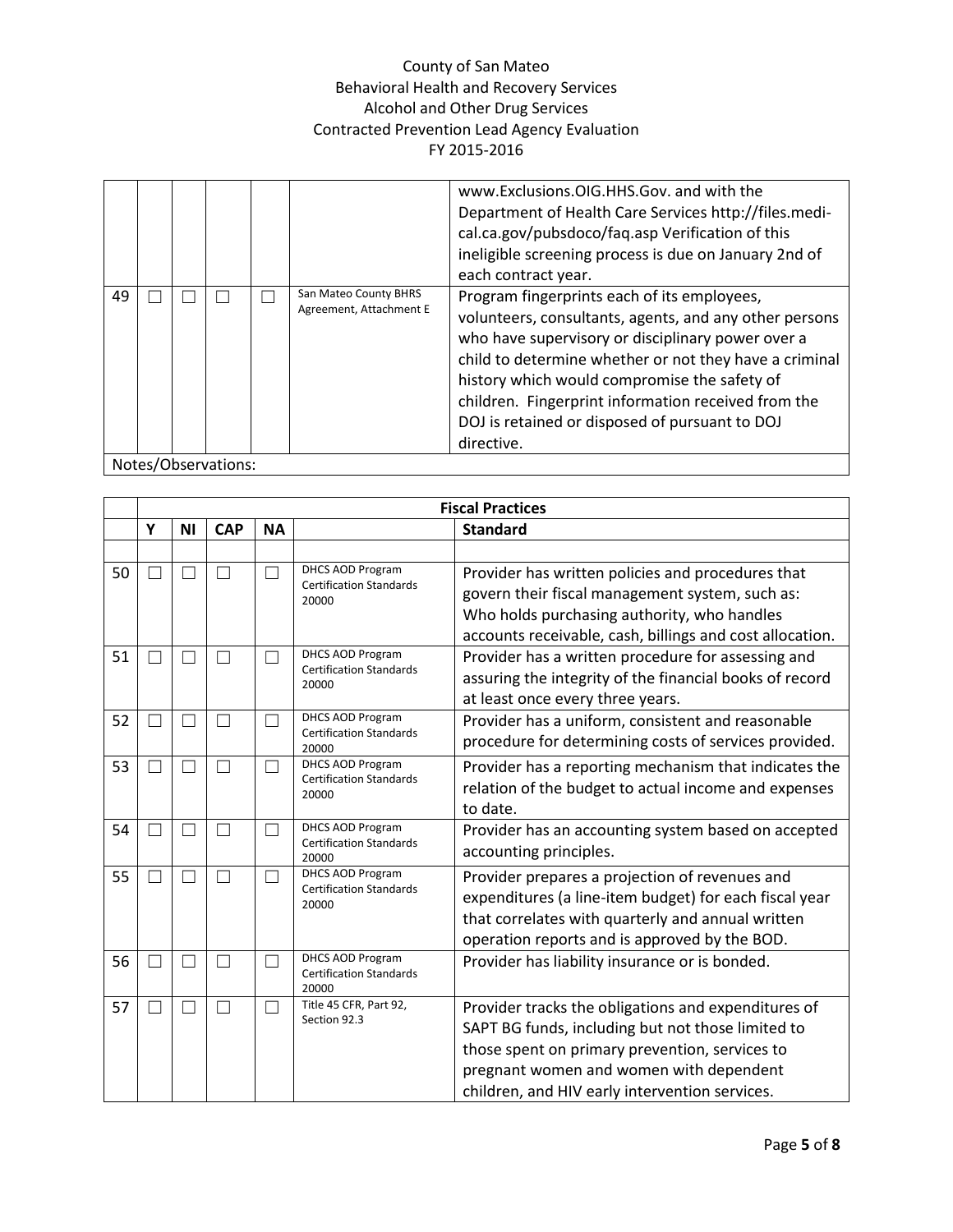| 58 |  |                     | Title 45 CFR, Section 96.135   | Provider has a fiscal policy to ensure compliance with<br>SAPT BG Restrictions on Expenditures guidelines.                                                                                                                                                 |
|----|--|---------------------|--------------------------------|------------------------------------------------------------------------------------------------------------------------------------------------------------------------------------------------------------------------------------------------------------|
|    |  |                     |                                |                                                                                                                                                                                                                                                            |
| 59 |  |                     | HSC Sections 11999-<br>11999.3 | Provider has a written policy stating it will not use any<br>SAPT BG funds to carry out any programs distributing<br>sterile needles or syringes for the hypodermic<br>injection of any illegal drug.                                                      |
| 60 |  |                     | <b>DHCS DMC-NNA Contract</b>   | Provider has a written policy stating that no part of<br>any federal funds shall be used to pay the salary and<br>wages of an individual at a rate in excess of Level I of<br>the Executive Schedule. (Schedule can be found at<br>http://www.opm.gov/oca) |
|    |  | Notes/Observations: |                                |                                                                                                                                                                                                                                                            |

|    |   | Data Integrity, Accuracy and Timeliness |                     |           |                       |                                                                                                                                                                                                       |  |  |  |
|----|---|-----------------------------------------|---------------------|-----------|-----------------------|-------------------------------------------------------------------------------------------------------------------------------------------------------------------------------------------------------|--|--|--|
|    | v | ΝI                                      | <b>CAP</b>          | <b>NA</b> |                       | <b>Standard</b>                                                                                                                                                                                       |  |  |  |
| 61 |   |                                         |                     |           | DHCS NNA-DMC Contract | Provider and subcontractors report<br>services/activities in CalOMS Pv on an ongoing basis<br>each month. Data is submitted for each month no<br>later than the $10^{th}$ day of the following month. |  |  |  |
| 62 |   |                                         |                     |           | DHCS NNA-DMC Contract | Provider and subcontractors comply with the<br>CalOMS Pv Data Quality Standards (Document #1T)<br>when entering data into CalOMS Pv.                                                                  |  |  |  |
| 63 |   |                                         |                     |           | DHCS NNA-DMC Contract | Provider and subcontractor staff entering data have<br>completed the web-based CalOMS Pv training<br>modules.                                                                                         |  |  |  |
|    |   |                                         | Notes/Observations: |           |                       |                                                                                                                                                                                                       |  |  |  |

|    |   |    |            |           |                                    | <b>Clinical Policies and Procedures</b>               |
|----|---|----|------------|-----------|------------------------------------|-------------------------------------------------------|
|    | Υ | ΝI | <b>CAP</b> | <b>NA</b> |                                    | <b>Standard</b>                                       |
| 64 |   |    |            |           | San Mateo County BHRS              | The Program has provided a written narrative on       |
|    |   |    |            |           | Agreement, Exhibit A. III.C.2      | their current status of compliance with the Standard  |
|    |   |    |            |           |                                    | of Care Policy.                                       |
| 65 |   |    |            |           | San Mateo County BHRS              | The Program has staff dedicated to attending the      |
|    |   |    |            |           | Agreement, Exhibit<br>A.III.C.3.a  | Change Agents meetings to maintain and enhance        |
|    |   |    |            |           |                                    | the program's COD capability.                         |
| 66 |   |    |            |           | San Mateo County BHRS              | Provider has an established Quality Improvement       |
|    |   |    |            |           | Agreement, Exhibit<br>A.III.C.4.b  | Committee that is comprised of staff throughout all   |
|    |   |    |            |           |                                    | levels of the Agency.                                 |
| 67 |   |    |            |           | San Mateo County BHRS              | Provider has a written Quality Improvement Plan       |
|    |   |    |            |           | Agreement, Exhibit A,<br>III.C.4.d | that is updated annually, with written quarterly      |
|    |   |    |            |           |                                    | reports documenting progress.                         |
| 68 |   |    |            |           | San Mateo County BHRS              | Provider solicits feedback from service recipients on |
|    |   |    |            |           | Agreement, Exhibit A, III.C.5      | an annual basis, through focus groups, client         |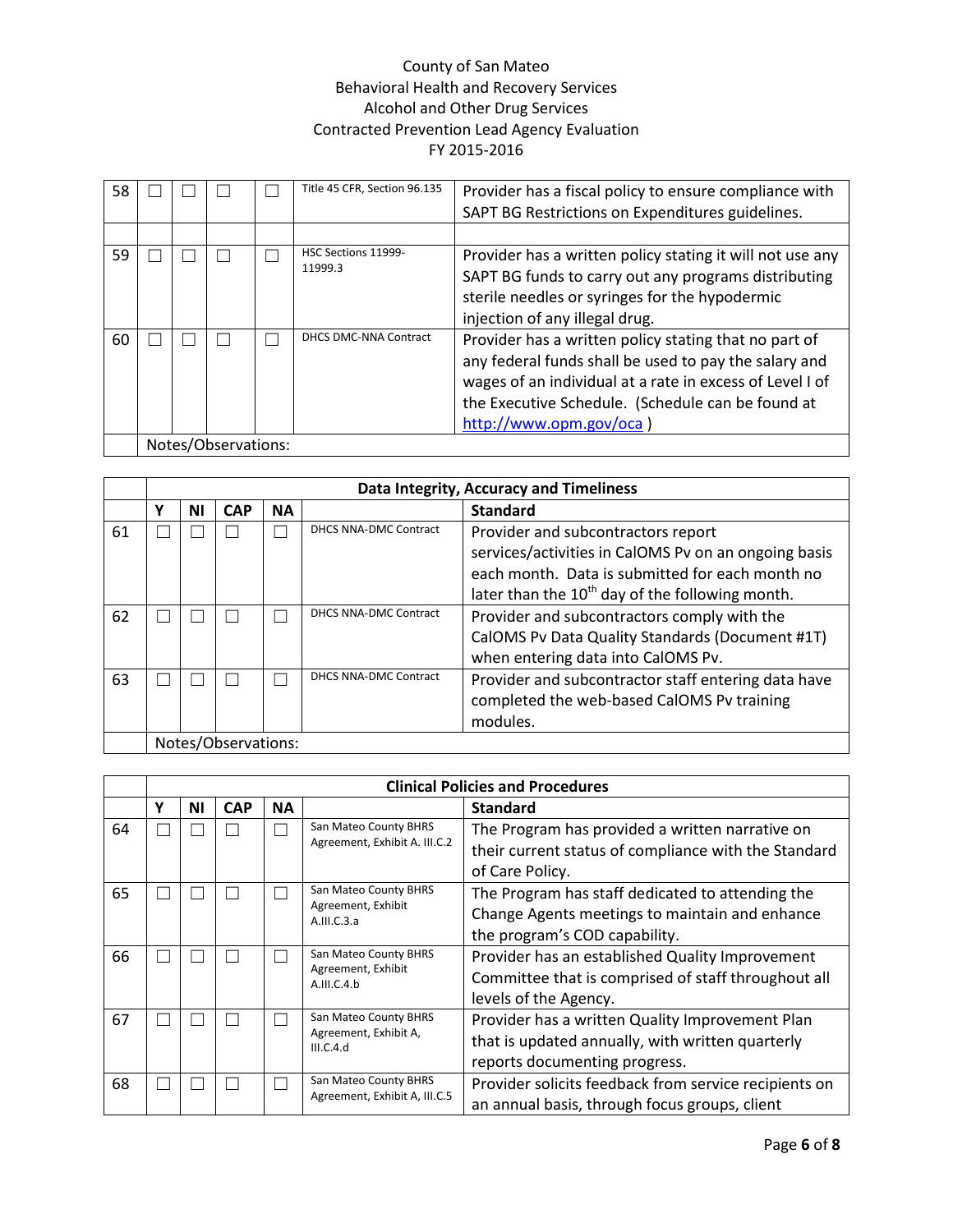|    |                     |  |  |                                                            | satisfaction surveys, or other mechanisms. The<br>feedback is incorporated into the Quality<br>Improvement plan.                                                                              |  |
|----|---------------------|--|--|------------------------------------------------------------|-----------------------------------------------------------------------------------------------------------------------------------------------------------------------------------------------|--|
| 69 |                     |  |  | San Mateo County BHRS<br>Agreement, Exhibit A, III,<br>G.2 | Program has at least one staff dedicated to attend<br>the Cultural Competence Council and the program is<br>actively participating in at least one cultural<br>competence effort within BHRS. |  |
|    | Notes/Observations: |  |  |                                                            |                                                                                                                                                                                               |  |

| <b>Analyst Signature:</b>    | Date: |
|------------------------------|-------|
| <b>Supervisor Signature:</b> | Date: |